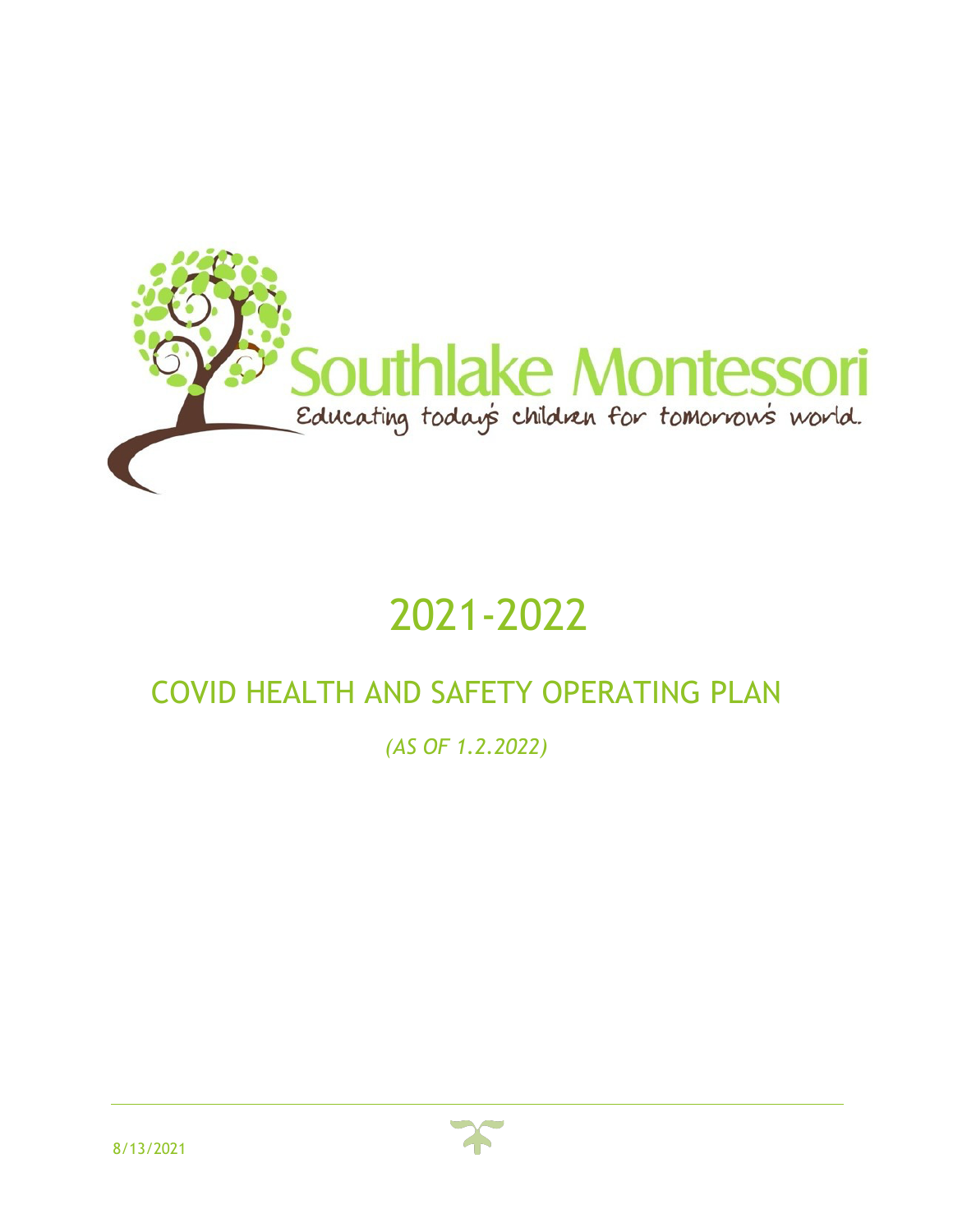# **TABLE OF CONTENTS**

| Overview                                                              | 3  |
|-----------------------------------------------------------------------|----|
| 2021-2022 School Year Program Summary                                 | 4  |
| Program Hours                                                         | 4  |
| <b>Classroom Staffing</b>                                             | 4  |
| Parent Contact/Communication                                          | 4  |
| Children's Meals                                                      | 5  |
| <b>Arrival and Departure</b>                                          | 5  |
| <b>General Preparedness and Planning</b>                              | 8  |
| Training                                                              | 8  |
| <b>Face Coverings</b>                                                 | 8  |
| <b>Health Screening</b>                                               | 9  |
| <b>COVID Symptoms and COVID Cases in School</b>                       | 12 |
| COVID Symptoms at School - Children                                   | 12 |
| COVID Symptoms at School - Staff                                      | 13 |
| <b>COVID Exposure - Staff and Children</b>                            | 14 |
| Positive Case of COVID in the Classroom Community - Children or Staff | 14 |
| Quarantine and Isolation - Definitions                                | 16 |
| <b>Contact Tracing</b>                                                | 16 |
| Communication                                                         | 16 |
| <b>Monitoring Absenteeism</b>                                         | 17 |
| <b>Physical Distancing Strategies</b>                                 | 17 |
| <b>Healthy Hand Hygiene</b>                                           | 18 |
| <b>Cleaning and Disinfecting</b>                                      | 19 |
| <b>Food Preparation and Serving</b>                                   | 20 |
| Vulnerable / High-Risk Groups                                         | 21 |
| <b>Resources</b>                                                      | 21 |

 $\boldsymbol{\chi}$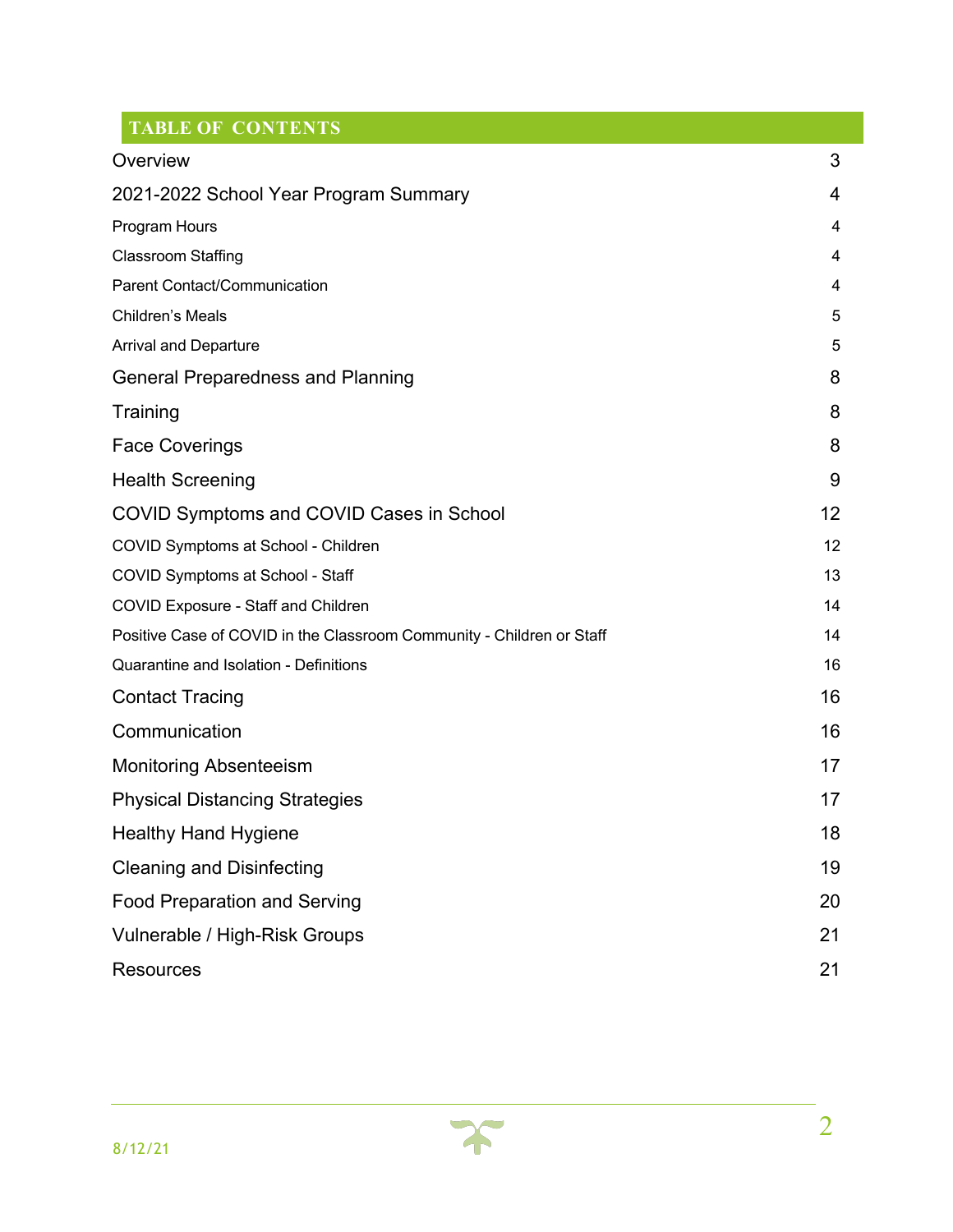#### **OVERVIEW**

Without the option of a vaccine for all of our children, and with rising COVID numbers, the Southlake Montessori board and staff have had to thoroughly and thoughtfully consider how to conduct the2021-2022 school year in as safe a way as possible for the children that we serve. Their health is our primary concern, and we are always going to choose the more conservative route when it comes to keeping them safe. This does not come without repercussions as we certainly have endured some prospective families that deride us for our decisions, however, as we are with ourMontessori standards, we hold steadfast to our beliefs in what is best for children based on the information that we have and will not bend for pressures outside of those beliefs. We thank the families in our community who support and work with us as team members in providing an optimalenvironment for children… academically, socially, and personally. This is a difficult time for us alland working together is our only way through it.

Our classroom environments are designed to harness the developmental forces of each plane of a child'sdevelopment, allowing each child to reach their fullest potential through experimental learning opportunities within these specifically prepared environments. Our ability to guide that development is restricted in the absence of a face-to-face learning environment. By continuing inperson learning we are aiming to fulfill themission of Southlake Montessori, which is to provide a premier not-for-profit AMI Montessori program that fosters the unique academic, social and personal development of each student and motivates them for a lifetime of learning and success.

This document explains the policies and procedures we are employing to mitigate COVID-related risks at school. Many of these same procedures helped to ensure a successful in-person year last year and we hope for the same this year. The approach is built around intensive continued health monitoring and screening procedures, as well as classroom/school day procedures. All staff, regardless of vaccination status, and students will wear masks when inside, with obvious exception to mealtimes. Masks will be optional during outdoor playtime unless children are huddled in one area together at which time they will be asked to wear a mask.

In sum, Southlake Montessori has concluded that in-person learning can continue on our campus under these conditions and is in the best interest of the community and that each Southlake Montessori family will make its own decision about the balance of risk, and what is best for their children. The information in this document will provideclarity around the practices and procedures Southlake Montessori has established to minimize exposure to our community but in no way warrants that COVID-19 or other communicable disease infection will not occur through participation in our programs. Updates to any of the procedures included will be sent via email to the primary parent contact email on file.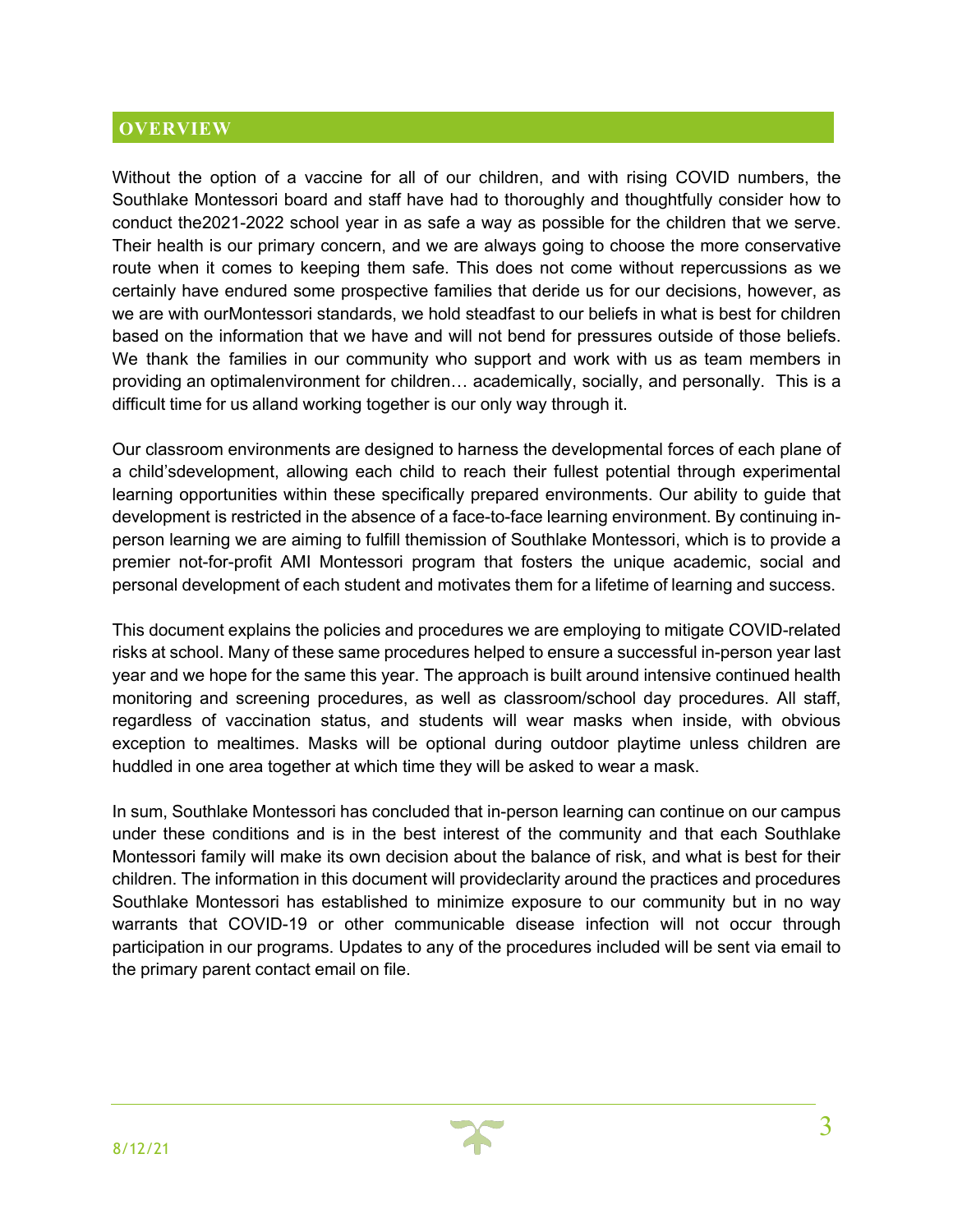# **2021-2022 SCHOOL YEAR PROGRAM SUMMARY**

September  $1^{st}$ , 2021 – June  $16^{th}$ , 2022

#### PROGRAM HOURS

Half-day Primary: 8:00 am - 12:00 pm (Arrival: 7:30 - 8:00 am & Departure: 12:00 pm)

Full-day Primary: 8:00 am - 3:30 pm (Arrival: 7:30 - 8:00 am & Departure: 3:30 - 3:45 pm) Elementary: 8:00 am - 3:30 pm (Arrival 7:30 - 8:00 am & Departure: 3:30 - 3:45 pm)

Extended Care: 3:30 pm – 5:00 p.m.

#### CLASSROOM STAFFING

#### **Magnolia Room (Primary)**

• Elin Chang (Lead Guide), Angie Rife (Assistant)

#### **Sequoia Room (Elementary)**

• Debby Riordan (Lead Guide), Shandi Gambill (Assistant)

#### PARENT CONTACT/COMMUNICATION

#### **Email and phone**

Each lead guide has a school email address for parent communications. Guides will respond to emailswithin 24 hours during the week. Guides do not respond to messages during the school day unless time allows during their break. Time-sensitive contact with guides during the school day can be facilitated by calling the office at (817) 557-7520 and/or emailing Debby Riordan at driordan@southlakemontessori.org

#### **Conferences**

Conferences will be held by the guide in person unless Zoom is needed or as requested by the guide or parent.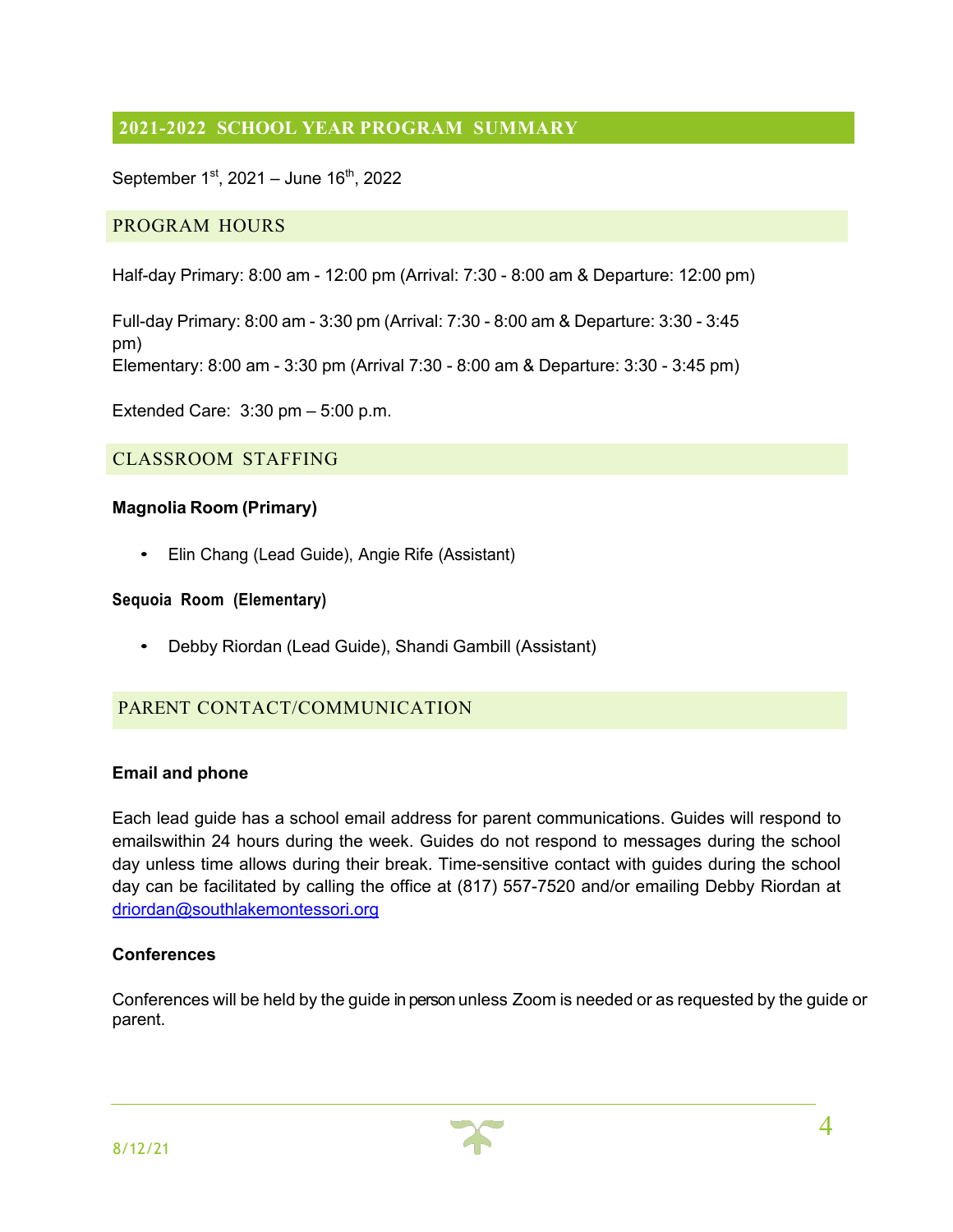#### **Observations**

Due to restrictions in place to mitigate the spread of COVID, regular parent observations are conducted one parent at a time.

#### **Parent Gatherings**

Parent gatherings and enrichment events will occur in person when children are not present unless necessary to conduct via Zoom.

#### CHILDREN'S MEALS

#### **Primary Snack**

Our daily snack may consist of fresh fruit and vegetables, cheese, yogurt, non-meat proteins (such as hard-boiled eggs and edamame) and grains. Snacks will be prepared and served by the adult.

#### **Lunch**

All of the children enjoy their lunch in our environment. At arrival, each child brings their lunch box and places it on the shelf or in their cubby as part of their arrival routine. For more information regarding lunch policies please refer to Nutrition and Mealtime, Southlake Montessori Family & Student Handbook. (2021-2022 Handbooks will be distributed prior to the start of school.)

#### ARRIVAL AND DEPARTURE

Our existing carline arrival and departure procedures, with added procedures for health screening and hand hygiene continues.

#### **Carline Arrival**

- Carline arrival for all students is from 7:30 to 8:00 am.
- Walk-up arrivals cannot be facilitated unless approved by Head of School.
- For the health and safety of our staff, as well as to set an example for the children, parents are asked to wear a face mask during carline as school staff assist children from their cars.
- As much as possible, the same parent or designated person should drop off the child each day.
- Each child will have a temperature screening by staff prior to leaving their vehicle.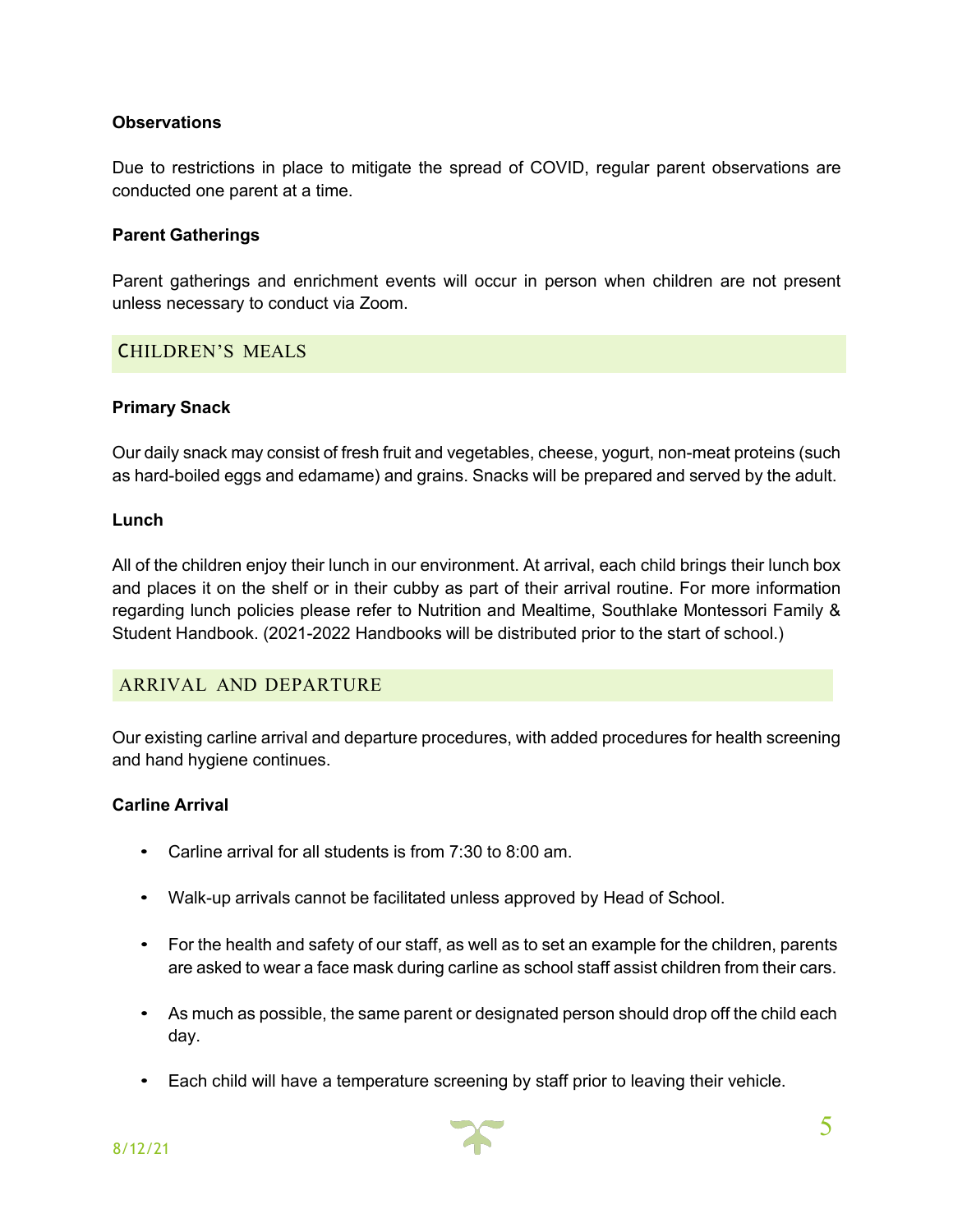- Lunch box/bag items go on the floorboard of the car below the seat.
- When entering the school lot, drive your vehicle through the entrance gate opening.
- Stop at the designated arrival/departure area (at the main back door of the building). Please remain in your car.
- Staff will walk to your car to greet your child. We ask that your child remain seated with their seat belt on.
- A staff member will take your child's temperature using a contactless thermometer prior to your child leaving the vehicle.
- If your child has a temperature of 100 degrees Fahrenheit or higher, the staff member will verify the temperature with another thermometer.
- A child with a temperature of 100 degrees Fahrenheit or higher will not be admitted.
- Your child will be invited to unbuckle the seat belt or be assisted as needed.
- As soon as your car door closes and your child and the staff member are safely away from the car, you may pull up to await your turn to exit the circular drive and proceed toward Wall Street.
- Staff members will clean hands with hand sanitizer after each child's arrival.

Please note: With exception to spare clothing articles when needing to be added to a Primary child's spare clothes box, outerwear clothing, and/or a lunch box/bag, no other items, or bags, may accompany your child to school without their guide's permission. Water bottles will stay at school and be refilled with filtered water and washed in our dishwasher on a regular basis.

Late arrival - Due to the necessary health and safety requirements, late arrivals will not be possible unless prior arrangements have been made with and approved by Debby Riordan at least 24 hours in advance of the needed accommodation.

#### **Carline Departure**

- Carline departure for Half-day Primary children will be at 12:00 pm and take place at the front of the building.
- Walk-up departure cannot be facilitated during this time with exception to Extended Care (3:30 to 5:00 pm).

6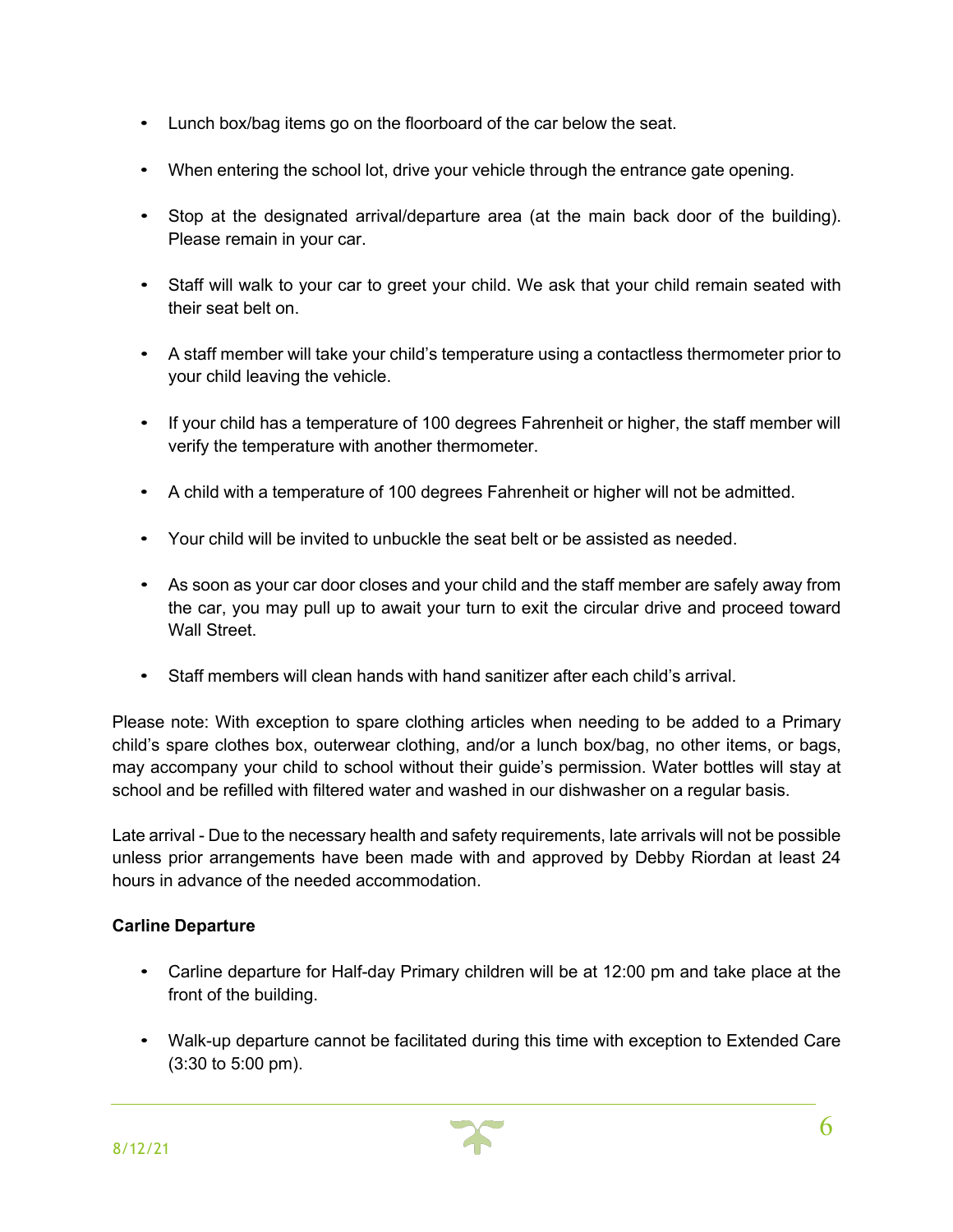- Extended Care departure will also take place at the front of the building.
- Carline departure for Full-day Primary and Elementary will be from 3:30 to 3:45 pm and take place through the circular drive at the back of the building.
- We ask parents to wear a face mask during all departures.
- During carline departures, wait in your car and your child will be walked to you and helped inside the car.
- Once your child is in the car, pull up to the furthest available spot at the end of the circular drive, just prior to exiting the gates, to finalize buckling your child in their car seat. We ask that you do this as efficiently as possible as other cars will be waiting behind. Once your child is securely buckled in, you may exit the school lot and pull across Wall Street into the available parking lot if you need to take more time to get settled. Please note, we do not have permission to park in the adjacent dentist's parking lot as it is, understandably, reserved for their patients.

#### **Early Departure**

Early departure must be scheduled in advance with Debby Riordan. Please follow thisprocedure:

- Contact the office by phone at (817) 557-7520 and indicate the exact time of your child's early departure. Please allow a minimum of 1-hour advance-notice and note that you will either need to speak with someone live or wait for confirmation that your message has been received. In cases of extreme emergency, we will work as quickly as possible to accommodate early departures inside of the 1-hour notice window, although please know we are a small staff andearly departures will likely affect our routine health and safety operational procedures.
- An admin staff member will notify the classroom community to make arrangements for assisting the child with departure at the pre-arranged early departure time.
- Early departures will take place at the front of the building.

7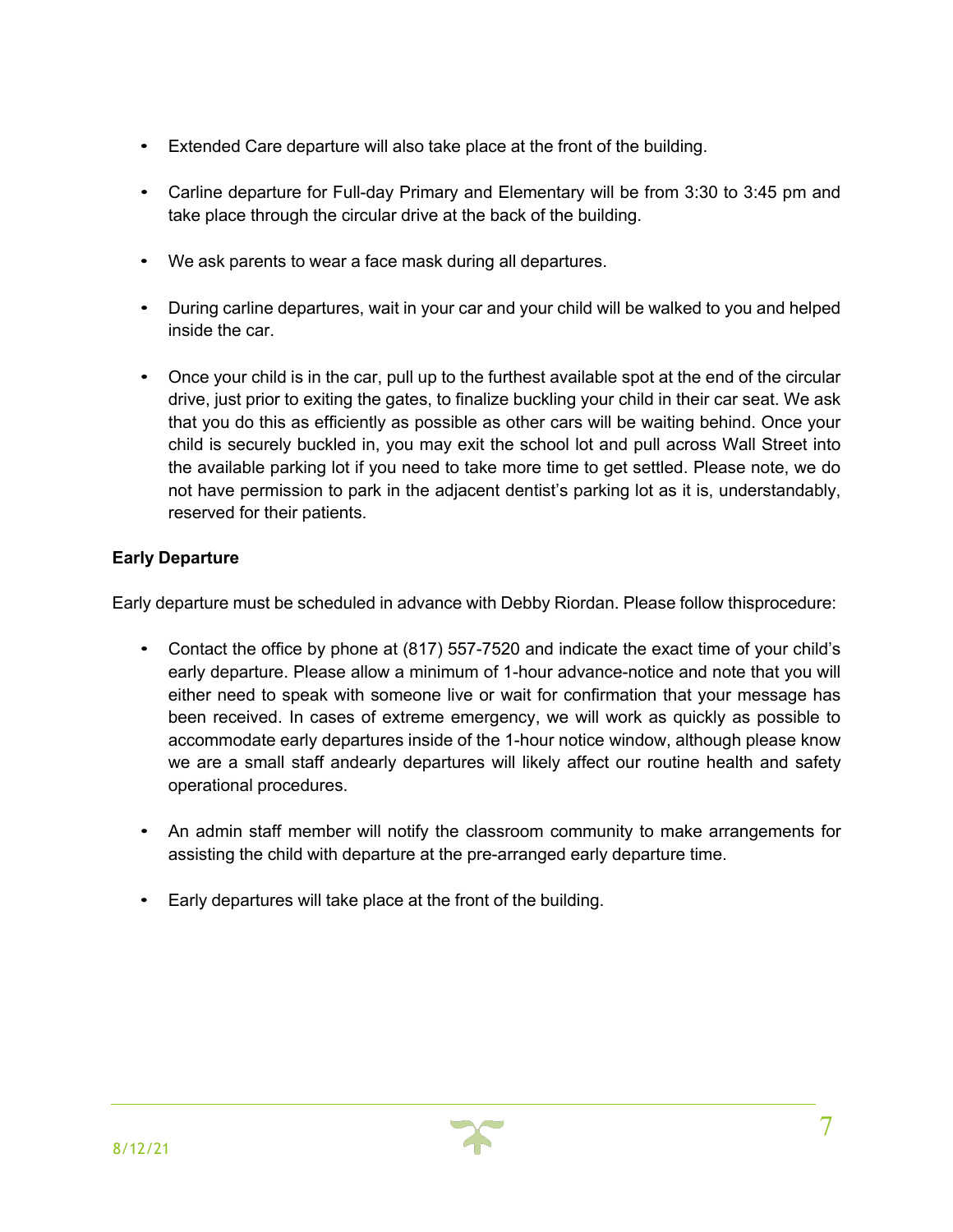#### **GENERAL PREPAREDNESS AND PLANNING**

Southlake Montessori has and will continue to review plans given by health organizations and local health officials to help protect the whole school community. School plans are designed to complement other community mitigation strategies to protect high-risk populations and the healthcare system and minimize disruption to teaching and learning. Southlake Montessori operating procedures meet or exceed the minimum standards of care and will be updated as new information or additional guidelines are made available.

# **TRAINING**

Staff must be familiar with and receive ongoing training regarding State and CDC recommendations and requirements.

Training Sessions for the 2021-2022 School Year will cover all topics in this document.

# **FACE COVERINGS**

Face coverings are meant to protect other people in case the wearer is unknowingly infected but does not have symptoms. Face coverings are not surgical masks, respirators, or other medical personal protective equipment. Please note that due to the nature of some of the presentations given in our early childhood program, face coverings may be removed for part or all of the presentation.

#### **Staff**

Staff will be required to wear face coverings at the following times:

- Carline arrival and departure
- When performing health screening of staff and children
- When working in the classroom except during presentations that require clear articulation and visibility of mouth such as language exercises and presentations
- When assisting an ill child or staff member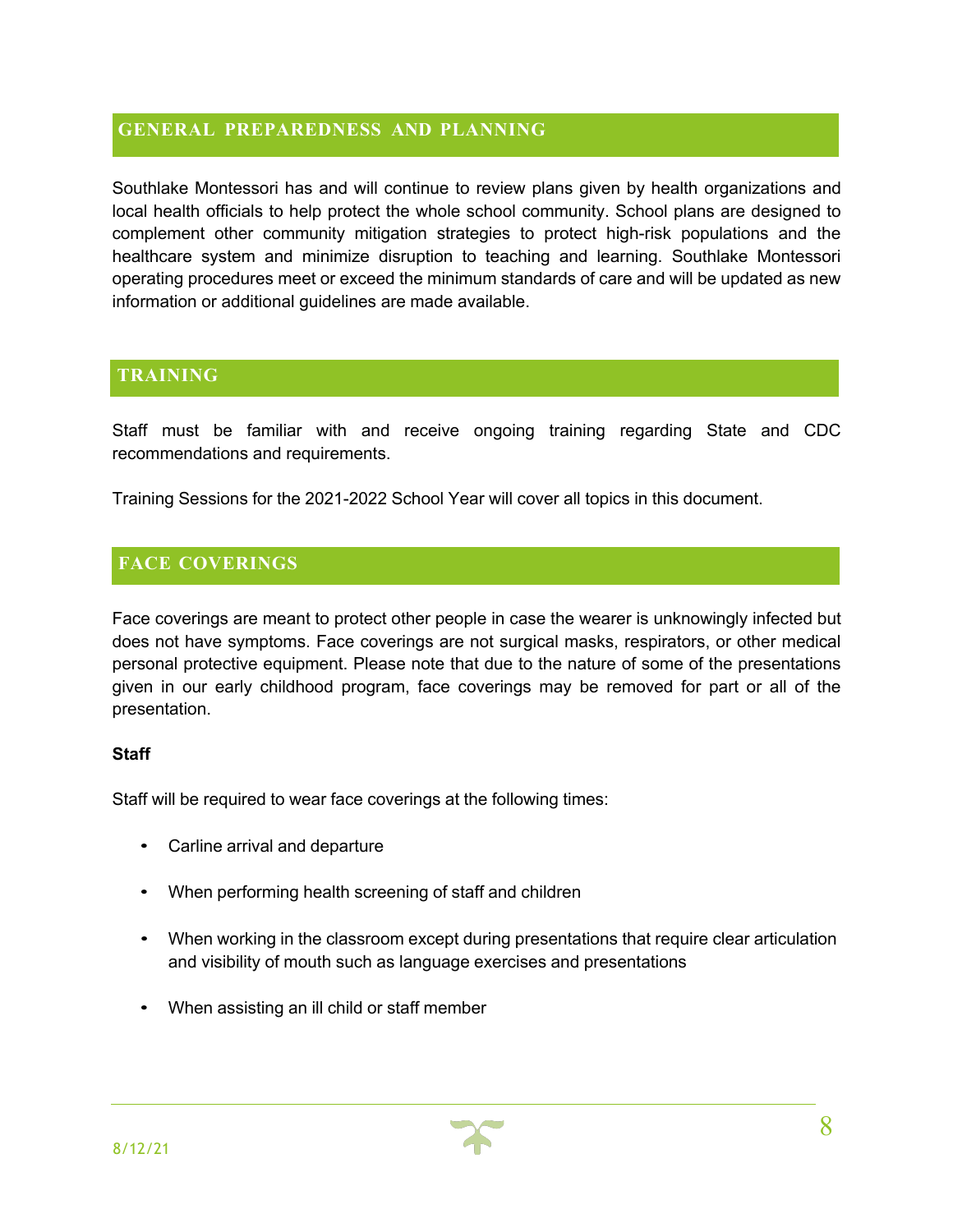#### **Children**

All children will wear face coverings while inside. If at any time a child is struggling to wear their face covering in a safe manner, a staff member may request that it be removed. Primary children may also be asked to remove their face covering during some presentations.

#### **Parents and Guests**

Parents and guests are required to wear a face-covering, regardless of vaccination status, at all times when inside the school building, and also are asked during carline.

# **HEALTH SCREENINGS**

#### **Health and Temperature Screening Protocol**

All children and staff who meet any of the criteria below will be denied entry:

• Temperature of 100 degrees Fahrenheit or higher

Any of the following symptoms if the symptom is of greater intensity or frequency than what is normally experienced:

- Cough
- Shortness of breath or difficulty breathing
- Chills
- Repeated shaking with chills
- Muscle pain
- Headache
- Sore throat
- Loss of taste or smell
- Diarrhea

9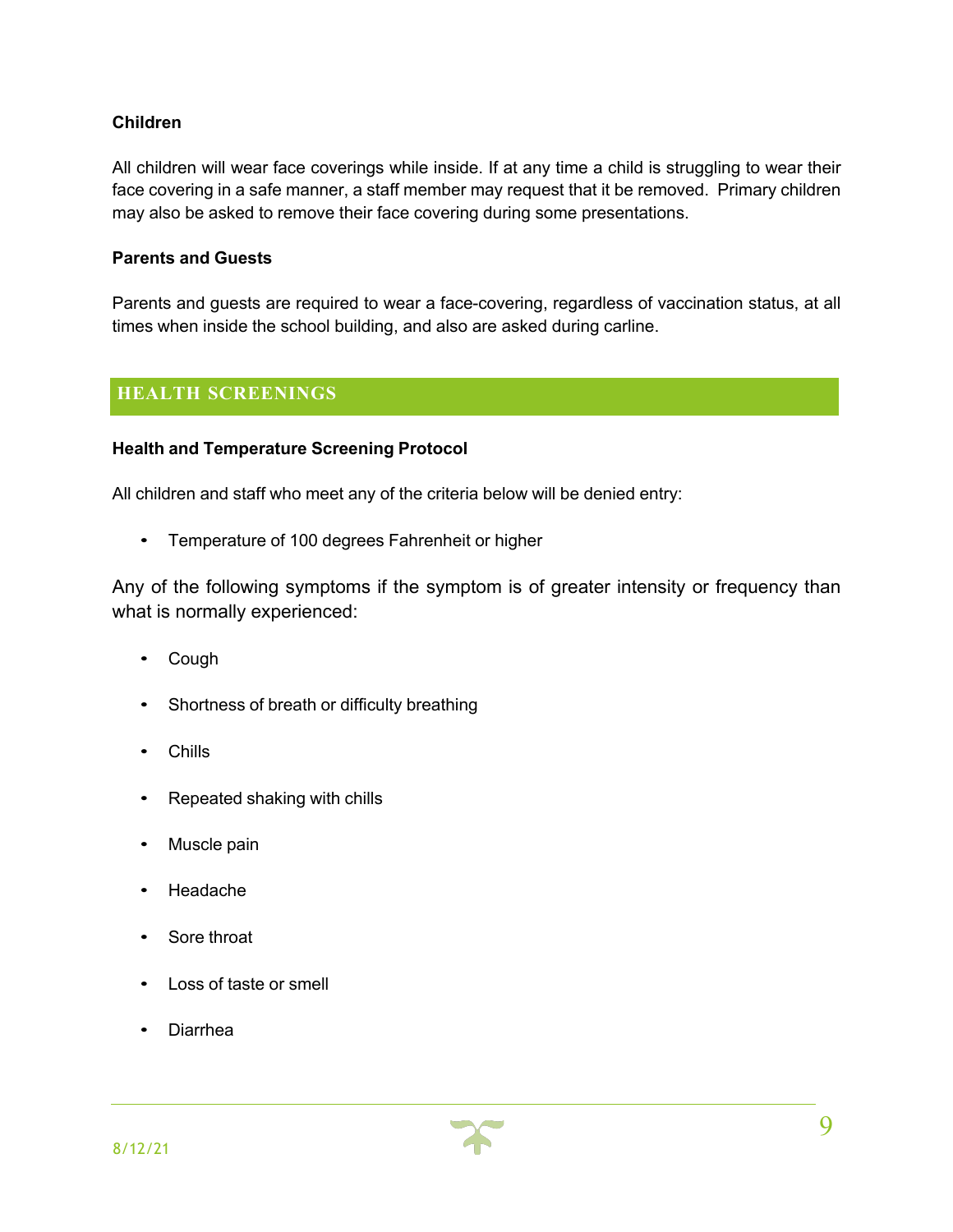- In the previous 10 days has had contact with someone with a confirmed diagnosis of COVID and is unvaccinated
- Is under investigation for COVID; or
- Is unvaccinated and in the previous 10 days, has traveled to a destination with a state or federally imposed 10-day self-quarantine expectation. If vaccinated and symptom free then will be allowed entry immediately upon return (proof of vaccination required for our documentation).

#### **Staff Self-Screening Prior to Arrival at School**

Staff members will conduct self-screening and submit documentation prior to arrival at school. If a staff member self-identifies as having symptoms listed in the screening criteria above, she will contact Debby Riordan and will not come into work,

#### **Staff Screening at School**

Upon arrival, all staff members will:

- Take temperature with a contactless thermometer and record their temperature with administration.
- Staff members with a temperature of 100 degrees Fahrenheit or more will be relieved of duty for the day.

#### **Parent Screening of Child Prior to Morning Arrival**

Parents are encouraged to be on the alert for signs of illness in their children and to keep them home when they are sick.

Please do not bring your child to school if you notice any of the following symptoms:

- Temperature of 100 degrees Fahrenheit or higher
- Cough
- Shortness of breath or difficulty breathing
- Chills
- Repeated shaking with chills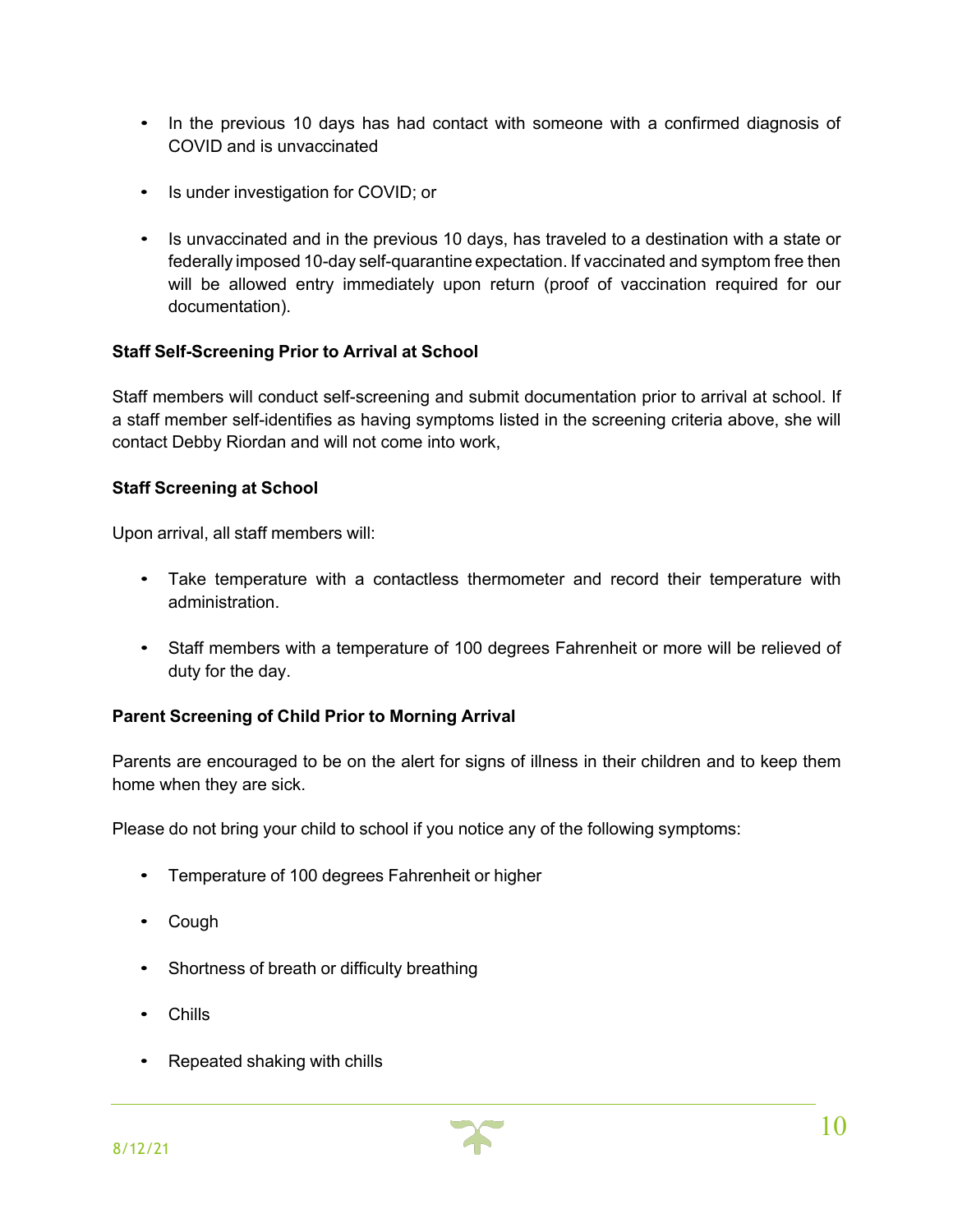- Muscle pain
- Headache
- Sore throat
- Loss of taste or smell
- Diarrhea

Note: For the safety of our community, please do not bring your child to school if you have provided them with a fever reducer within the last 24 hours. Staff Screening of Child at School

- Upon arrival, a staff member will take your child's temperature using a contactless thermometer.
- If the child has a temperature of 100 degrees Fahrenheit or higher, the staff member will verify the temperature with another thermometer.
- Contactless thermometers will be used in all cases if possible.
- If an in-ear/forehead thermometer is used, it will be disinfected after each use.
- A child with a temperature of 100 degrees Fahrenheit or higher will not be admitted.
- Staff will conduct and log the temperature checks of each child and adult in the community three times each day. (At arrival, before lunch, prior to departure)
- Staff will make a visual inspection of the child for signs of illness which could include flushed cheeks, rapid breathing, or difficulty breathing (without recent physical activity), fatigue, or extreme fussiness. If the child exhibits any of these symptoms at arrival or at any point during the day, the child will be isolated, and parents will be required to pick up their chi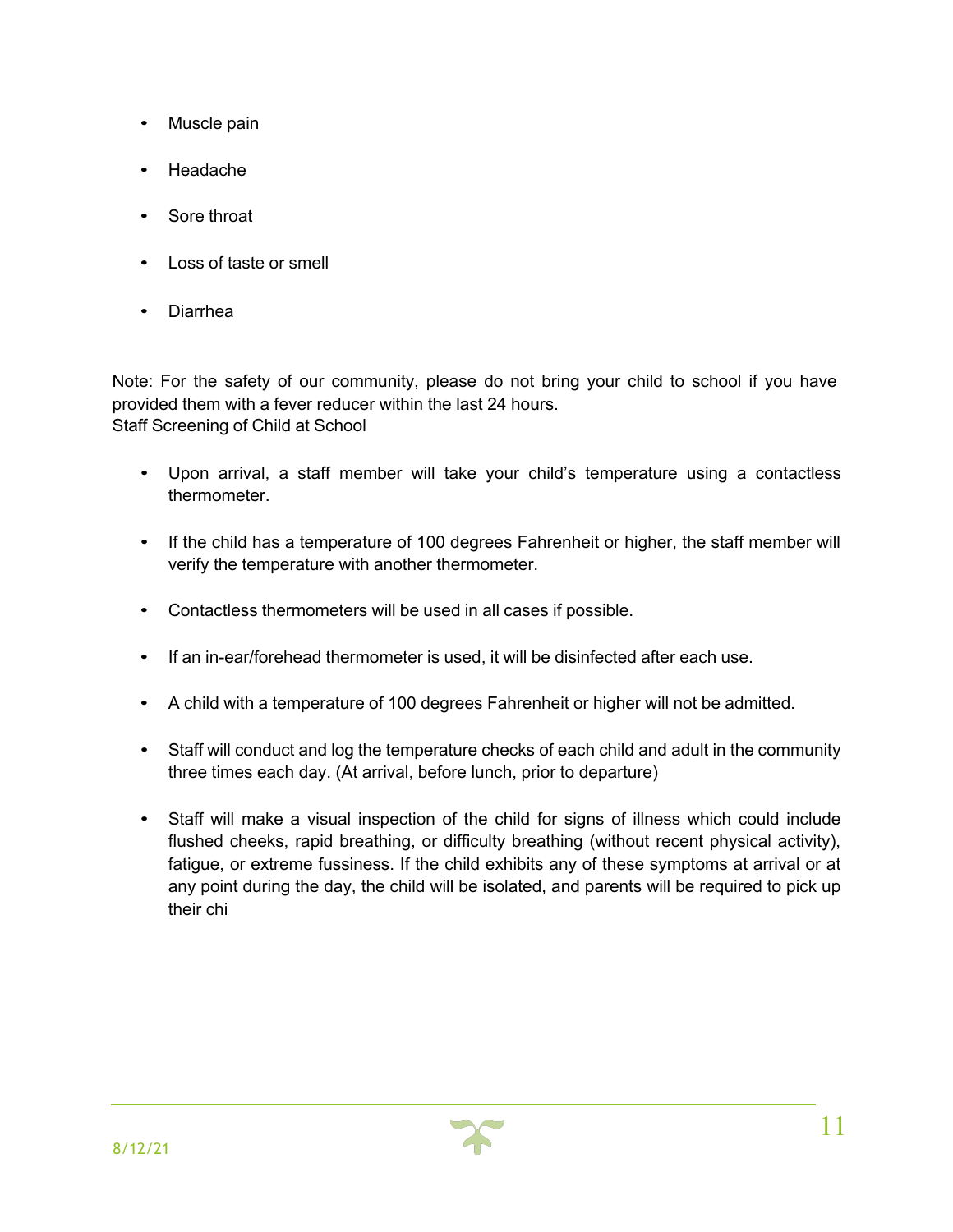#### **Child Illness Policy & Procedure**

Our sick child policy will be amended as follows. Children will be sent home when the following symptoms are observed:

- Temperature is 100 degrees Fahrenheit or higher
- Temperature will be taken at least two times, five minutes apart with two separate devices.
- Cough including a persistent dry cough without the documentation from a physician about an allergic condition
- Shortness of breath or difficulty breathing
- Chills
- Repeated shaking with chills
- Muscle pain
- Headache
- Sore throat
- Loss of taste or smell
- Diarrhea

Note: The school reserves the right to send a child home for illness even in the absence of fever and regardless of a note from a physician.

# **COVID SYMPTOMS AND COVID CASES IN SCHOOL**

This section provides details and procedures for the COVID Symptoms, Exposure, and Diagnosis within the school community:

# COVID SYMPTOMS AT SCHOOL - CHILDREN

If COVID symptoms begin while at school, the child must be sent home as soon as possible. Sick children will be kept separate from well children and staff contact will be limited as much as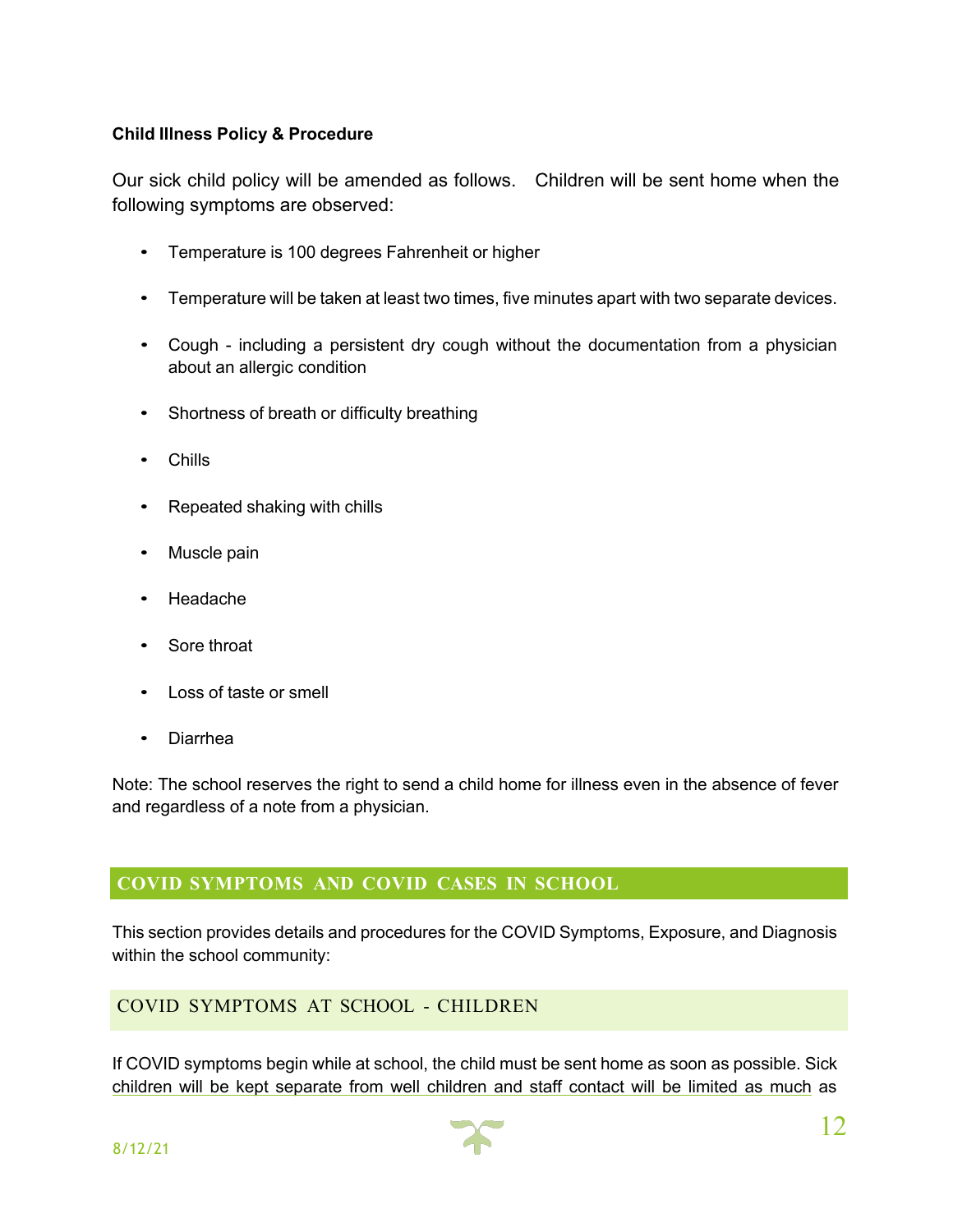reasonably possible, while ensuring the safety and supervision of the child until they leave.

- Classroom staff will follow these isolation procedures:
	- $\circ$  Classroom staff will take the child to the Isolation location in the school office or our additional Primary classroom:
		- Isolation location #1: School office
		- Isolation location #2: Southlake Montessori's additional Primary room which is not in daily use this school year
	- $\circ$  The classroom staff will inform the administrative staff of symptoms exhibited.
- Staff will contact parents to come to school to pick up their child. Pickup should occur within 45 minutes. If a parent is unavailable, we will call others on the emergency contact list.
	- o Staff will supervise the child until the parent arrives.
	- $\circ$  Once a parent has left with the ill child, the Isolation room is cleaned and sanitized by administrative staff.
- Materials and furniture touched by the child who is sent home will be thoroughly cleaned and disinfected.
- Families are encouraged to coordinate decision-making around the child's care with the family health care provider if there are specific health concerns, chronic disease, or complex social or emotional dynamics in the home.
- In the case of a child who has symptoms that could be COVID and does not get evaluated bya medical professional or tested for COVID, the child is assumed to have COVID, and cannot return to the community until the individual has met the criteria for return.
- A child who has exhibited symptoms that could be COVID can return to school if the parent has obtained a medical professional's note clearing the individual for return based on a negative COVID test and an alternative diagnosis.

# COVID SYMPTOMS AT SCHOOL - STAFF

Staff is encouraged to monitor their health and required to perform daily health screenings for symptoms of COVID. Staff is required to stay home if they are exhibiting symptoms of COVID and to contact their healthcare provider.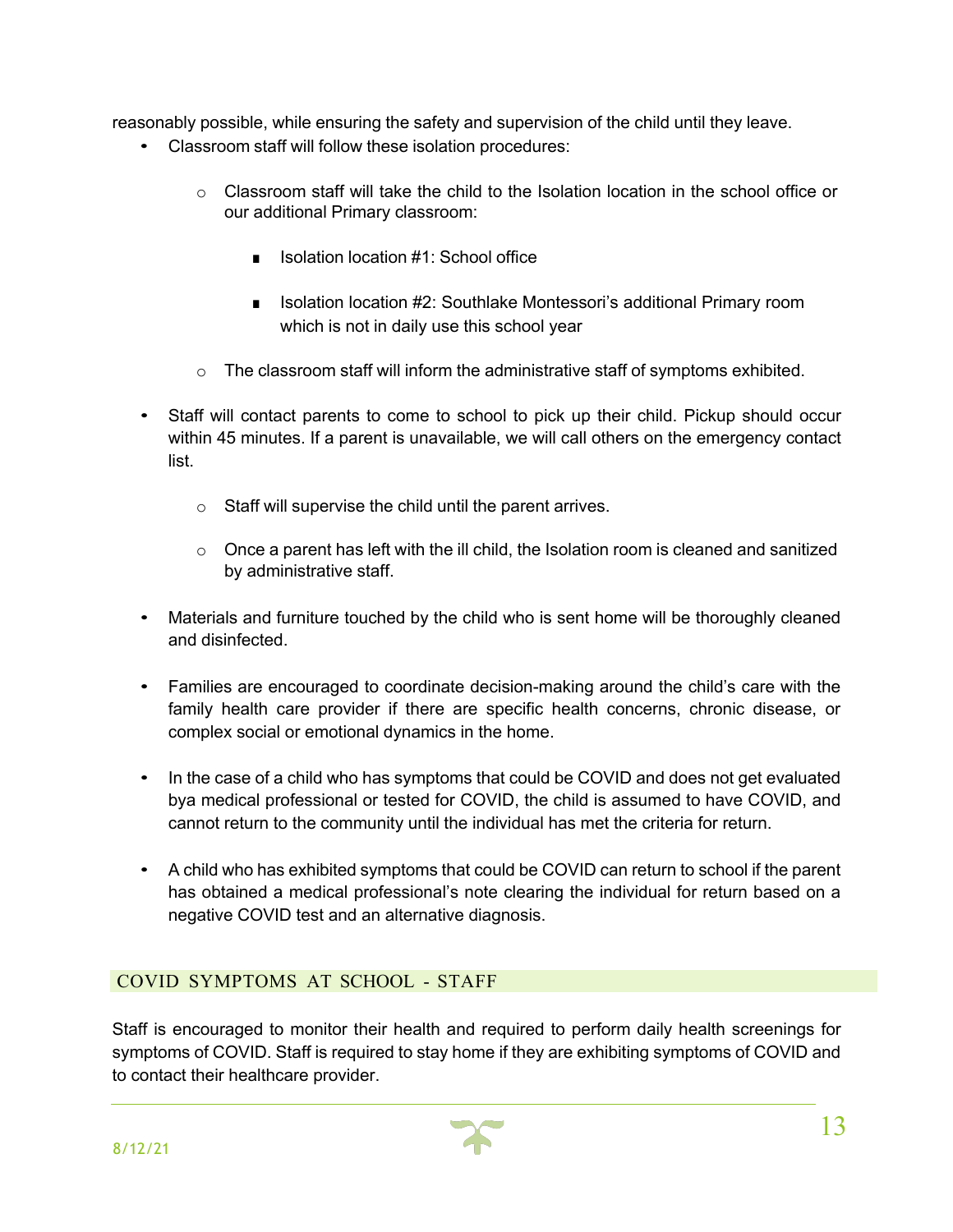Staff exhibiting new or worsening symptoms of possible COVID-19 at school should:

- Put on a disposable face covering
- Leave the classroom
- Follow the recommendations of their healthcare provider
- In the case of a staff member who has symptoms that could be COVID and does not get evaluated by a medical professional or tested for COVID, the individual is assumed to have COVID, and the individual may not return to work until the individual has met the return criteria.
- If the staff member has symptoms that could be COVID and wants to return to work before completing the above self-isolation period, the individual must obtain a medical professional's note clearing the individual for the return based on a negative nucleic acid COVID test and an alternative diagnosis.

# COVID EXPOSURE - STAFF AND CHILDREN

If a staff member or child is in a household where there is a positive COVID diagnosis, an unvaccinated staff member or child will be required to self-quarantine for 10 days from the date of the most recent positive test within the household and return with a negative COVID test. Vaccinated staff and children will be required to self-quarantine for 5 days from the date of the most recent positive test within the household, but if symptom free, can return to work/school after that period.

If an unvaccinated or vaccinated staff member or child has been identified as in close contact to someone outside the household or classroom community who is diagnosed with COVID, that staff member or child will be required to self- quarantine for a minimum of 5 calendar days. Close contact meansbeing closer than 6 feet apart for more than 15 minutes to the person who was infectious.

# POSITIVE CASE OF COVID IN THE CLASSROOM COMMUNITY - CHILDREN

If COVID is confirmed in a child or staff member in a classroom community, all persons regularly in that community will be required to self-quarantine for a minimum of 3-5 calendar days and the following actions will be taken by school administration:

• Notify staff and parents/caregivers that a member of the classroom community has been diagnosed with COVID. Confidentiality will be maintained.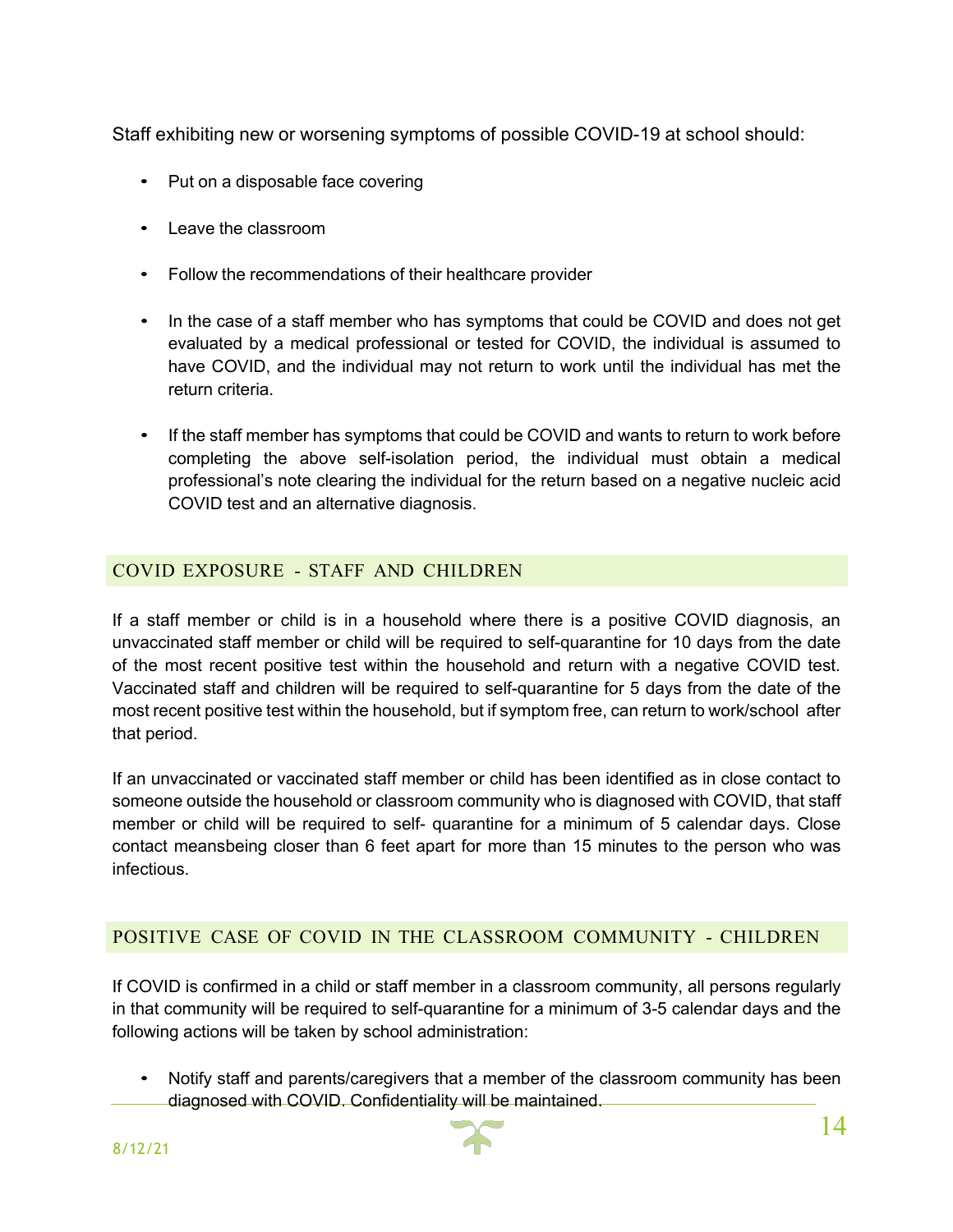- Notify the school community that a child in the school (not their community) has been diagnosed with COVID. Confidentiality will be maintained.
- Close the specific classroom community for a minimum of 3 calendar days. Children and staff will be expected to self-quarantine during the dismissal period.
- Complete disinfecting procedures.

Note: Six extra school days have been built into the calendar in case any short-term closures are necessary. If it becomes obvious that longer community closures are warranted, then Southlake Montessori's Distance Learning program will be considered. It is our earnest desire and goal to have the children in-person throughout the 2021-2022 School Year.

Children or Staff with a Positive Case of COVID, who have exhibited symptoms and who have stayed home (home isolated) can return to school/work when all of the following criteria are met:

- At least 5 days have passed since positive test;
- The child or staff member has recovered from symptoms including respiratory symptoms (e.g., cough,shortness of breath); and resolution of fever without the use of fever-reducing mediations; and
- At least 10 days have passed since symptoms first appeared, or Negative results of an FDA Emergency Use Authorized COVID molecular assay for detection of SARS-CoV-2 RNA from a respiratory specimen.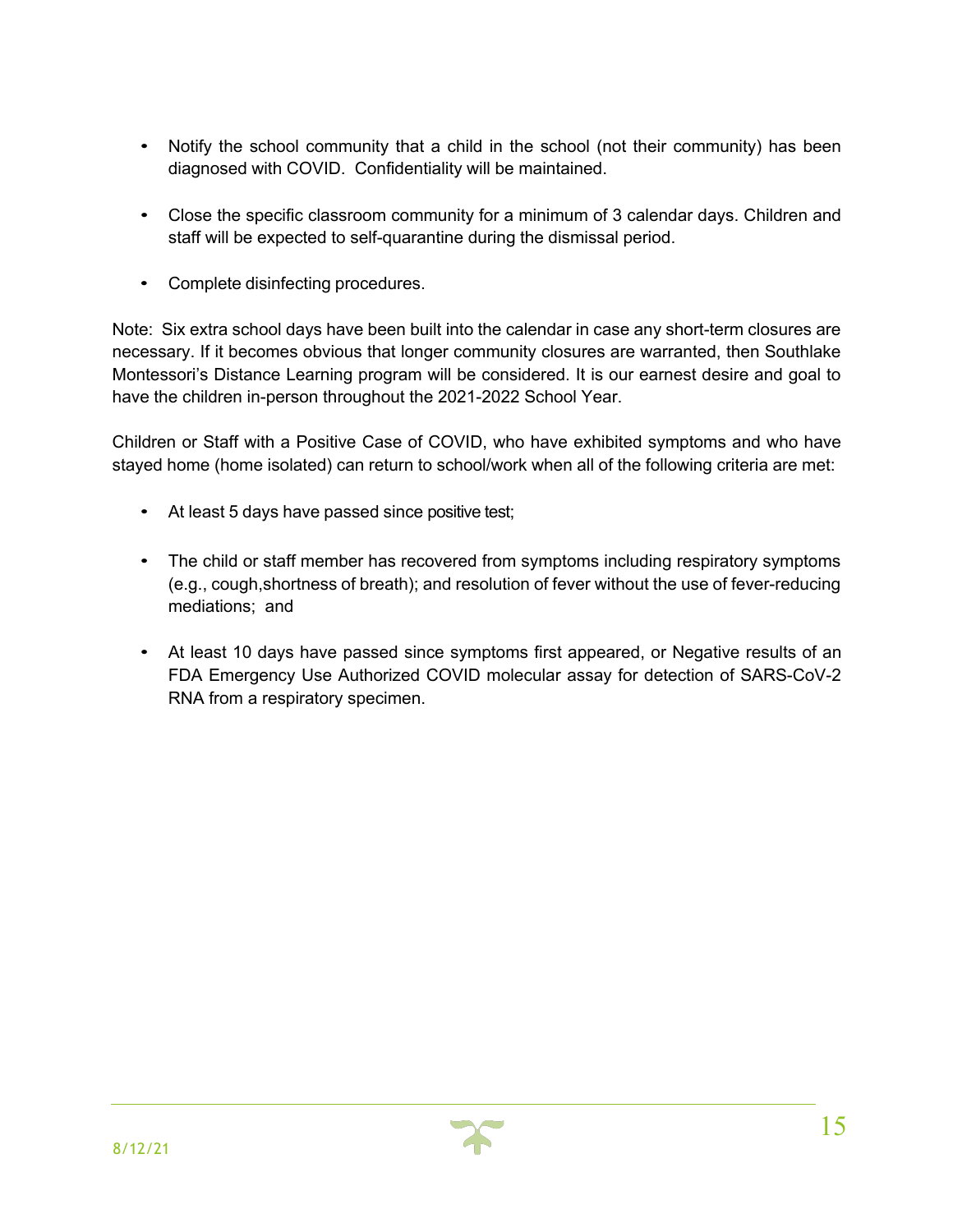# QUARANTINE AND ISOLATION - DEFINITIONS

# **Quarantine**

Quarantine is used to keep someone who might have been exposed to COVID away from others. Quarantine helps prevent spread of disease that can occur before a person knows they are sick or if they are infected with the virus without feeling symptoms. People in quarantine should stay home, separate themselves from others, monitor their health, and follow directions from their state or local health department.

# **Isolation**

Isolation is used to separate people infected with the virus (those who are sick with COVID and those with no symptoms) from people who are not infected. People who are in isolation should stay home until it's safe for them to be around others. In the home, anyone sick or infected should separate themselves from others by staying in

# **CONTACT TRACING**

Contact tracing is a strategy used to determine the source of an infection and how it is spreading. Finding people who are close contacts to a person who has tested positive for COVID, and therefore at higher risk of becoming infected themselves, can help prevent further spread of the virus. Those contacts might include family members, co-workers, or health care providers.

# **COMMUNICATION**

Southlake Montessori will communicate:

- With families, if their child has been in close contact with someone at school who has then tested positive for COVID.
- With staff, if they have been in close contact with someone at school who has tested positive for COVID.
- With the entire school community if a classroom community has been closed temporarily due to COVID exposure.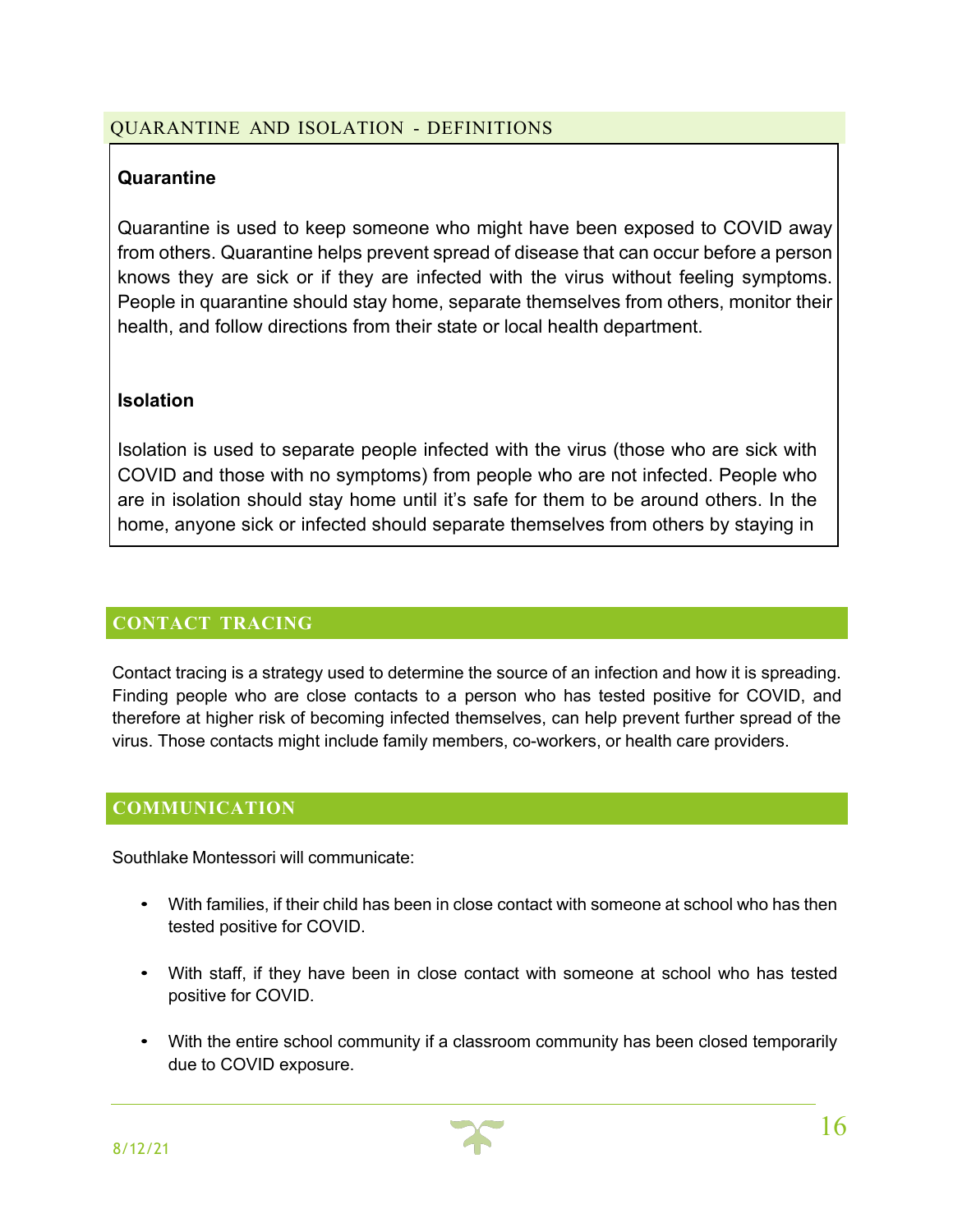# **MONITORING ABSENTEEISM**

Southlake Montessori staff will monitor absenteeism among children and staff. Any unusual patterns will be considered when evaluating the need for temporary or long-term building or campus closure.

#### **PHYSICAL DISTANCING STRATEGIES**

Southlake Montessori does not expect that children will consistently distance themselves from other children or adults while at school. Our children learn by engaging with their environment, which includes the other people in it. However, Southlake Montessori will employ the following strategies for limiting the spread of COVID in our communities:

- Children shall not change from one classroom to another during the day while inside.
- Classes shall not mix with each other while inside with the exception to limited interactions during arrival and dismissal times.
- The guide and assistant will remain with a single group each day. In the case of illness, a screened substitute for the group will assist with caregiving.
- Table and floor spaces will be spaced as far from each other as possible while engaged in activities at school. Primary children will have a "spot marker" which will be used during gatherings to allow for physical distancing.
- The physical distance between children will be increased in daily work locations, group gatherings, meals, and snacks.
- At rest time (for our youngest Primary children), cots will be spaced out as much as possible, with alternating head to toe arrangements to reduce the distance between children. Bedding will be supplied by the school and stored in individual plastic bags with regular washing. No outside bedding is allowed to be sent to school with your child.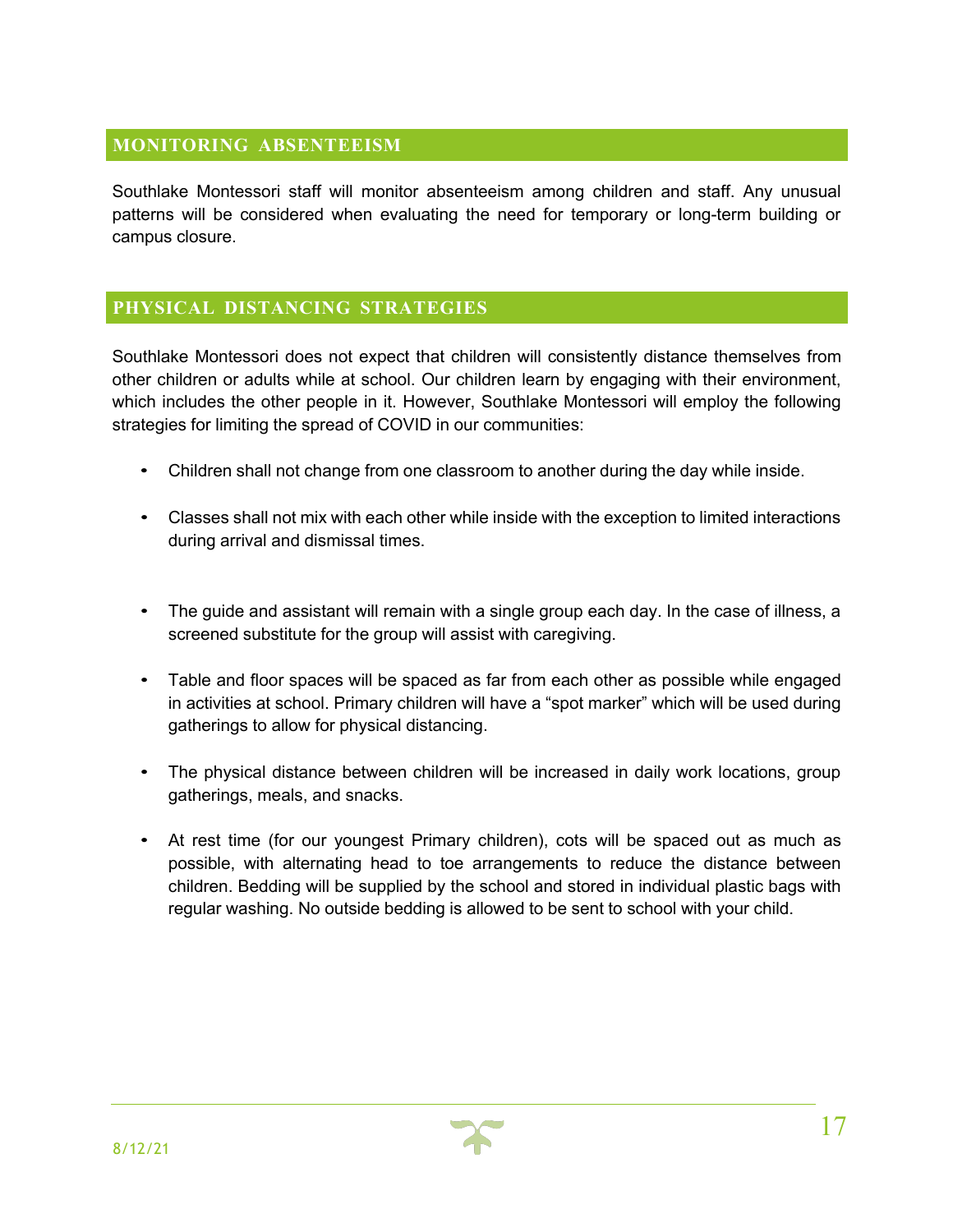# **HEALTHY HAND HYGIENE**

Washing hands can keep you healthy and prevent the spread of infections from one person to the next. All children and staff will engage in hand hygiene at the following times:

- Arrival to the classroom and after breaks
- Before and after each work choice
- Before and after eating or handling food
- After using the toilet or assisting a child at the restroom
- After coming in contact with bodily fluid
- After playing outdoors or in dirt
- After handling garbage

#### **Follow Five Steps to Wash Your Hands the Right Way**

- 1. Wet your hands with clean, running water (warm or cold), turn off the tap, and apply soap.
- 2. Lather your hands by rubbing them together with the soap. Lather the backs of your hands, between your fingers, and under your nails.
- 3. Scrub your hands for at least 20 seconds.
- 4. Rinse your hands well under clean, running water.
- 5. Dry your hands using a clean towel or air dry them.

After assisting children with handwashing, staff should also wash their own hands.

#### **Use Hand Sanitizer for Adults & Students When You Can't Use Soap and Water**

With the arrival of COVID, regulations regarding hand sanitizer and its suggested use in schools have changed. Washing hands with soap and water remains the best way to get rid of germs in most situations. If soap and water are not readily available, you can use an alcohol-based hand sanitizer that contains at least 60% alcohol. Sanitizers can quickly reduce the number of germs on hands in many situations. Wall dispensers of hand sanitizer have been added to all entry points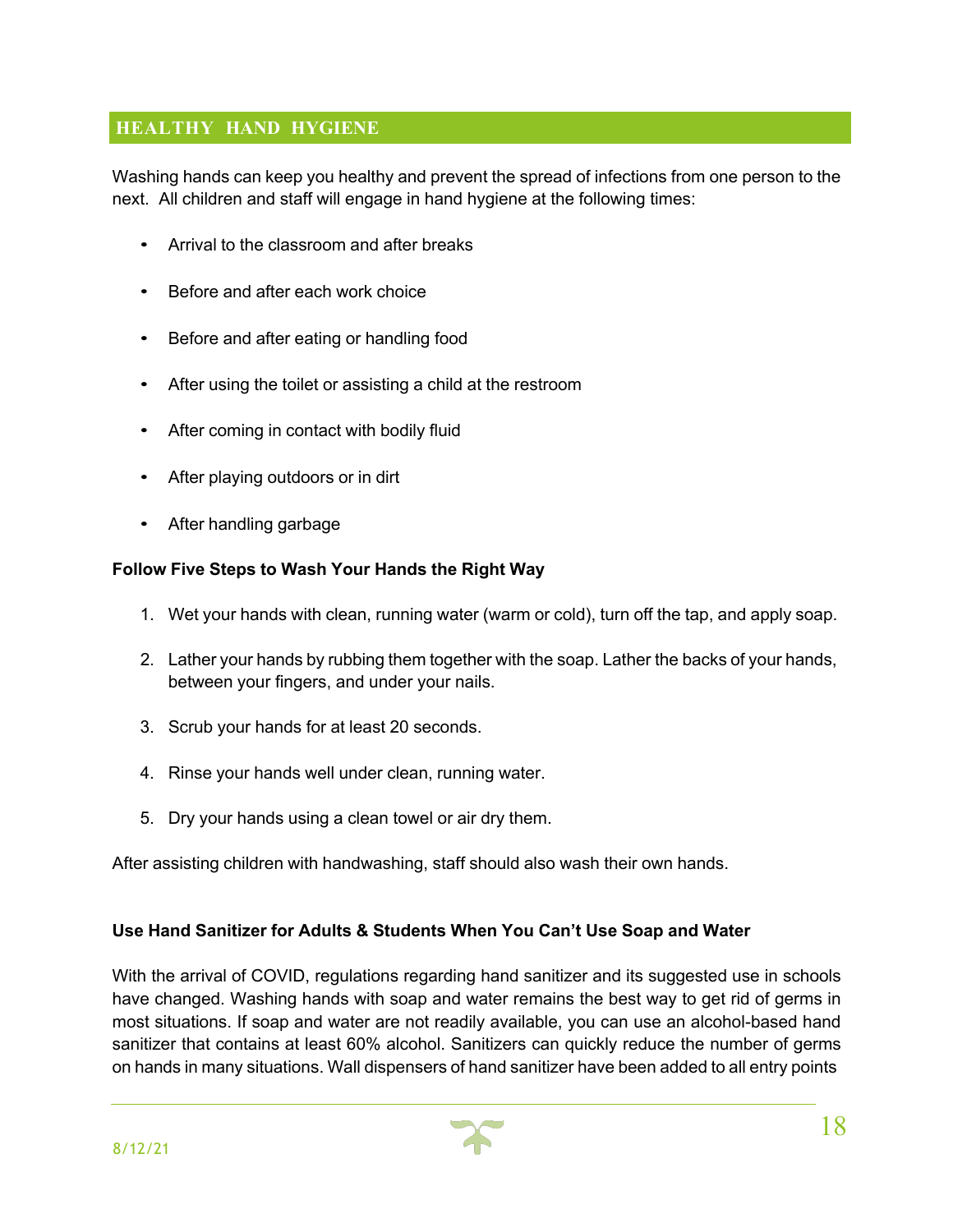to the building, as well as at classroom entrances. All staff will use hand sanitizer or soap and water upon entering and exiting a classroom community.

How to use hand sanitizer

- 1. Locate the nearest wall mount hand sanitizer station (at entry points to each classroom as well as all entry points to the building).
- 2. Apply the gel product to the palm of one hand (read the label to learn the correct amount).
- 3. Rub your hands together.
- 4. Rub the gel over all the surfaces of your hands and fingers until your hands are dry. This should take around 20 seconds.

# **CLEANING AND DISINFECTING**

Southlake Montessori follows a thorough cleaning and sanitization practice and has a detailed plan for each community, including staff responsibilities, which are stored in our Cleaning and Sanitization binder.

These efforts include the following:

- Staff will routinely clean, sanitize, and disinfect surfaces and objects that are frequently touched, especially materials.
- All bathrooms will be cleaned and disinfected regularly throughout the day.
- Electrostatic Spraying Technology will be used to disinfect and sanitize our environments at the end of each day. The electrostatic charge ensures that even the hard-to-reach places are coated evenly and effectively.

#### **Clean and Sanitize Materials**

- Materials that cannot be cleaned and sanitized will not be used.
- Materials will be cleaned and sanitized between each use.
- Materials that children have placed in their mouths or that are otherwise contaminated by body secretions or excretions will be set aside until they are cleaned by hand by a person wearing gloves. These materials will be sanitized prior to use by the next person.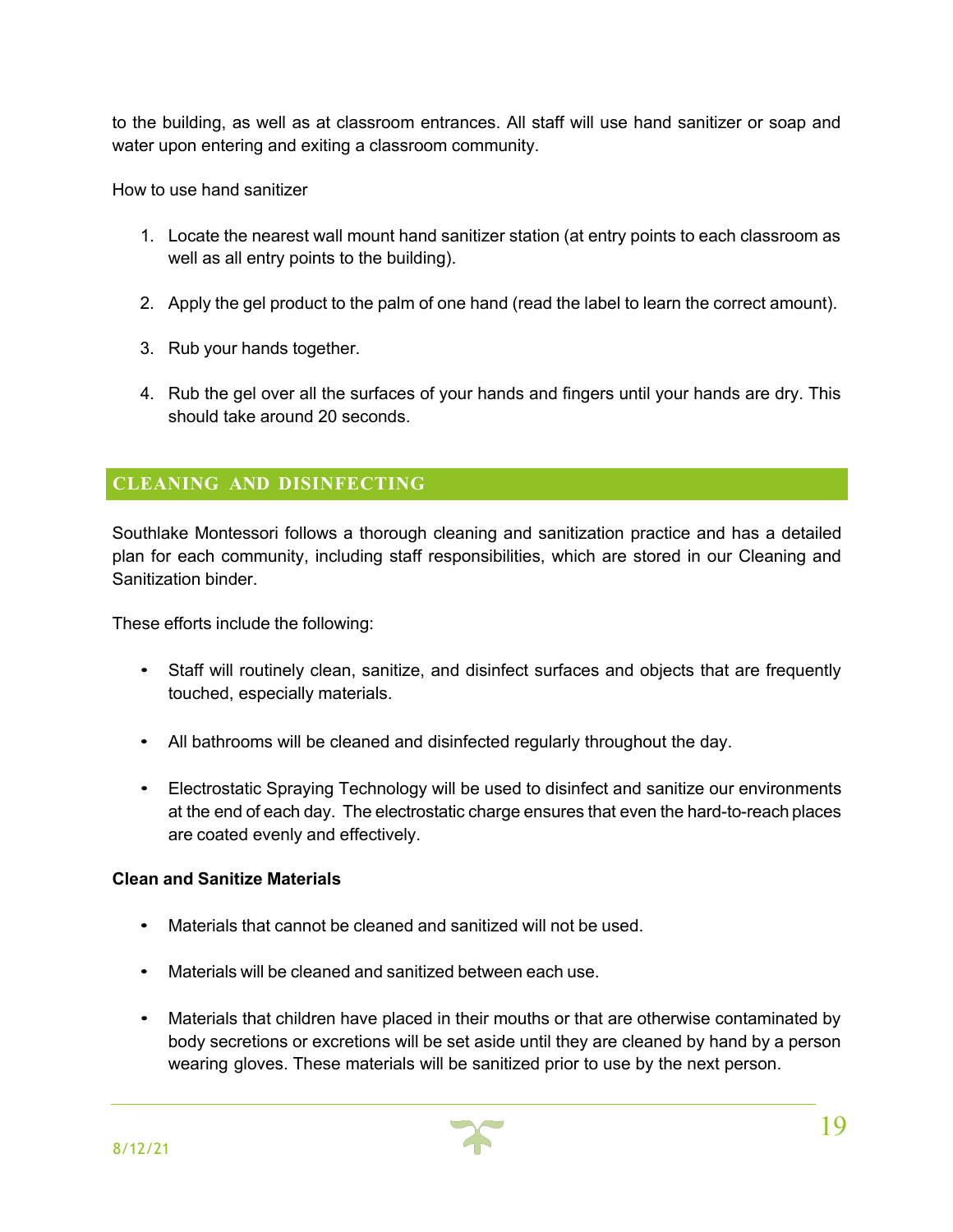- Machine washable cloth materials will be used by one individual at a time and will be laundered before being used by another child.
- Children's books, like other paper-based materials such as mail or envelopes, are not considered high risk for transmission and do not need additional cleaning or disinfection procedures.

#### **Clean and Disinfect Bedding (Only for Napping Children)**

Each child's bedding is kept separate and stored in individually labeled plastic bags. Cots and mats are labeled for each child. Bedding is cleaned at least weekly.

#### **Cleaning and School Building**

Close off areas used by the individuals with COVID and wait 24 hours before beginning cleaning and disinfection to minimize the potential for exposure to respiratory droplets. Open outside doors to increase air circulation in the area.

Staff will clean and disinfect all areas used by the ill persons, focusing especially on frequently touched surfaces.

#### **Cleaning and Disinfecting Products**

Southlake Montessori uses disinfecting products that are EPA-approved for use against the virus that causes COVID.

#### **FOOD PREPARATION AND SERVING**

Southlake Montessori will not serve family-style snacks or meals. Each child will bring their own lunch from home. The exceptions will be Pizza Friday which will be served by staff wearing gloves to children ordering it.

- Individual snacks prepared for the Primary children will be prepared by an adult.
- Staff will ensure children wash hands prior to and immediately after eating.
- Staff must wash their hands before assisting children and after helping children to eat.
- Food serving and preparation equipment, including those items used in individual practical life lessons for children, must be washed and then sanitized in the campus sanitizing dishwasher between uses. If this step is not feasible throughout the school day, the activity and its tools will be suspended until safe to resume.